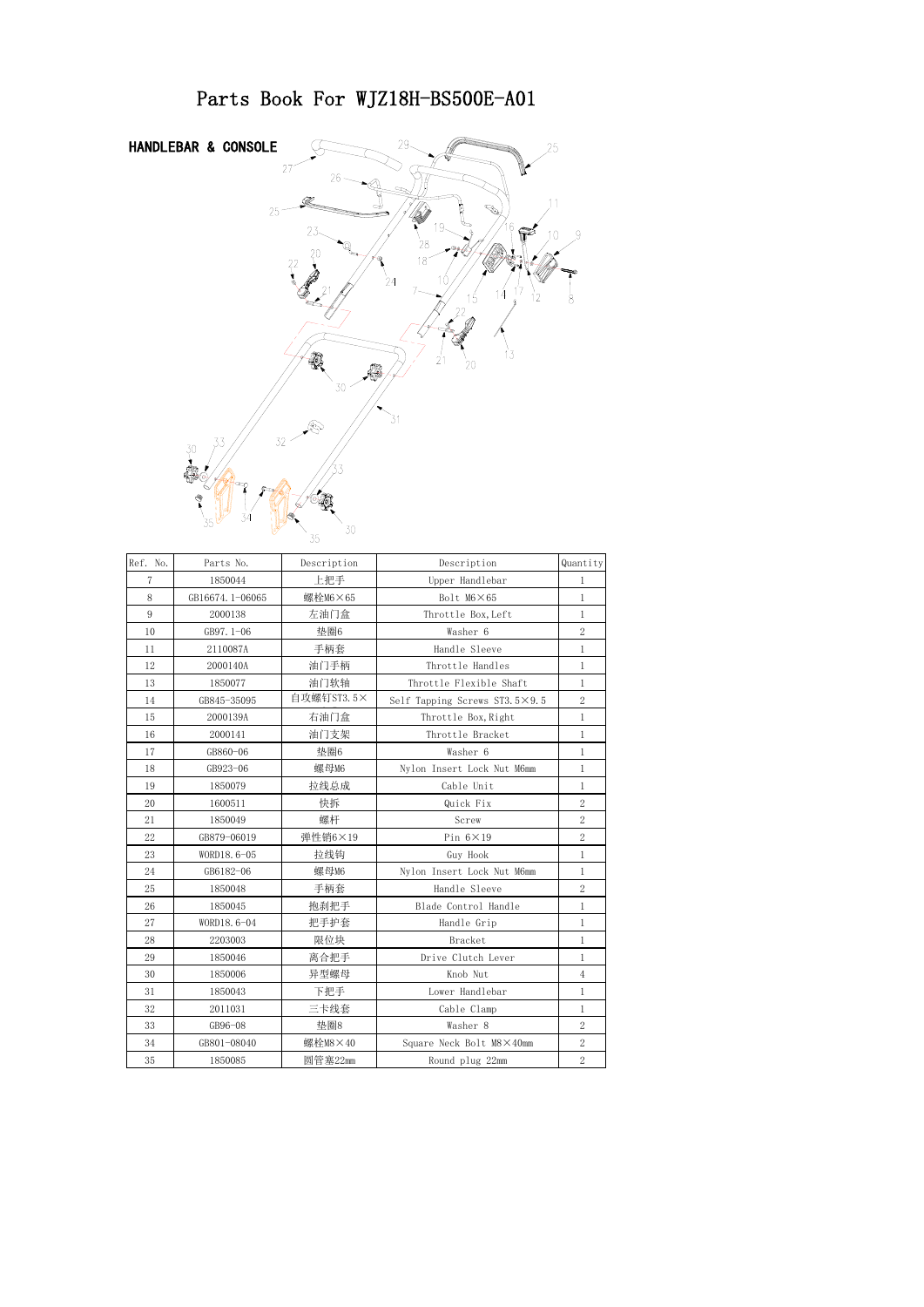

| Ref. No. | Parts No.       | Description  | Description                       | Quantity       |
|----------|-----------------|--------------|-----------------------------------|----------------|
| 10       | GB97.1-06       | 垫圈6          | Washer 6                          | $\overline{4}$ |
| 24       | GB6182-06       | 螺母M6         | Nylon Insert Lock Nut M6mm        | 5              |
| 36       | GB6182-08       | 螺母M8         | Looknut M8                        | $\overline{7}$ |
| 37       | 1850007         | 后盖板轴         | Rod, Rear Cover                   | $\mathbf{1}$   |
| 38       | 1850001         | 后盖板          | Rear Cover                        | $\mathbf{1}$   |
| 39       | GB12618-06015   | 抽芯铆钉6×15     | Self-plugging Rivet $6 \times 15$ | 3              |
| 40       | GB96.1-06       | 垫圈6          | Washer 6                          | 3              |
| 41       | 1850003         | 左支架          | Left Bracket                      | $\mathbf{1}$   |
| 42       | GB801-08016     | 螺栓M8×16      | Square Neck Bolt M8X16mm          | $\overline{4}$ |
| 43       | 1850071         | 碎草塞          | Mulching Plug                     | $\mathbf{1}$   |
| 44       | 1850005         | V型带A686      | V Belt A686                       | $\mathbf{1}$   |
| 45       | 1810014         | 出水口          | Water Outlet                      | $\mathbf{1}$   |
| 46       | 1850047         | 橡胶垫圈         | Washer                            | 1              |
| 47       | GB896-15        | 开口挡圈15       | E-Clip 15mm                       | $\mathbf{1}$   |
| 48       | GB16674.1-08035 | 螺栓M8×35      | He× Hd. Flange Bolt M8×35mm       | 3              |
| 49       | 1850055         | 前挡板          | Head Board                        | 1              |
| 50       | GB12618-05010   | 抽芯铆钉5×10     | Self-plugging Rivet $5 \times 10$ | $\overline{4}$ |
| 51       | 1813011         | 挡板           | Guard                             | $\mathbf{1}$   |
| 52       | GB97.1-08       | 垫圈8          | Washer 8                          | 5              |
| 53       | 2000019         | 定位杆          | Anti Rotation Bracket             | $\mathbf{1}$   |
| 54       | 1850051         | 罩壳焊合         | Deck                              | $\mathbf{1}$   |
| 55       | 1850068         | 侧排盖板         | Mulch Cover                       | $\mathbf{1}$   |
| 56       | 1850069         | 侧排导板         | Side Discharge Chute              | 1              |
| 57       | 2200021         | 扭簧           | Torsion Spring                    | 1              |
| 58       | 2213000         | 定位座铆合        | Mounting Bracket                  | 1              |
| 59       | GB818-05016     | 螺钉M5×16      | Screw $M5 \times 16$              | $\overline{2}$ |
| 60       | GB6182-05       | 螺母M5         | Nut M5                            | $\overline{2}$ |
| 61       | 1850009A        | 调高支架         | Height Adjustment Rack            | $\mathbf{1}$   |
| 62       | 4LZ2. 16. 4-04  | 橡胶套          | Rubber Ring                       | $\mathbf{1}$   |
| 63       | GB91-02016      | 销2×16        | $Pin2\times16$                    | $\mathbf{1}$   |
| 64       | 1850004         | 右支架          | Right Bracket                     | 1              |
| 65       | 1850002         | 前脸           | Front Bumper                      | $\mathbf{1}$   |
| 66       | 1850008         | 后盖板支架        | Rear Cover Bracket                | 1              |
| 67       | 1850065         | 扭簧           | Torsion Spring                    | 1              |
| 68       | GB845-48160     | 自攻螺钉ST4.8X16 | Self Tapping Screws ST4.8X16      | $\overline{2}$ |
| 69       | 1850063         | 皮带罩          | Belt Cover                        | $\mathbf{1}$   |
| 70       | 1850064         | 盖板           | Cover Plate                       | $\mathbf{1}$   |
| 71       | GB845-42130     | 自攻螺钉ST4.2X13 | Self Tapping Screws ST4.2X13      | 2              |
| 72       | GB3452.1-112265 | 0形密封圈        | 0-Ring Seal 11.2*2.65             | 1              |

11.2\*2.65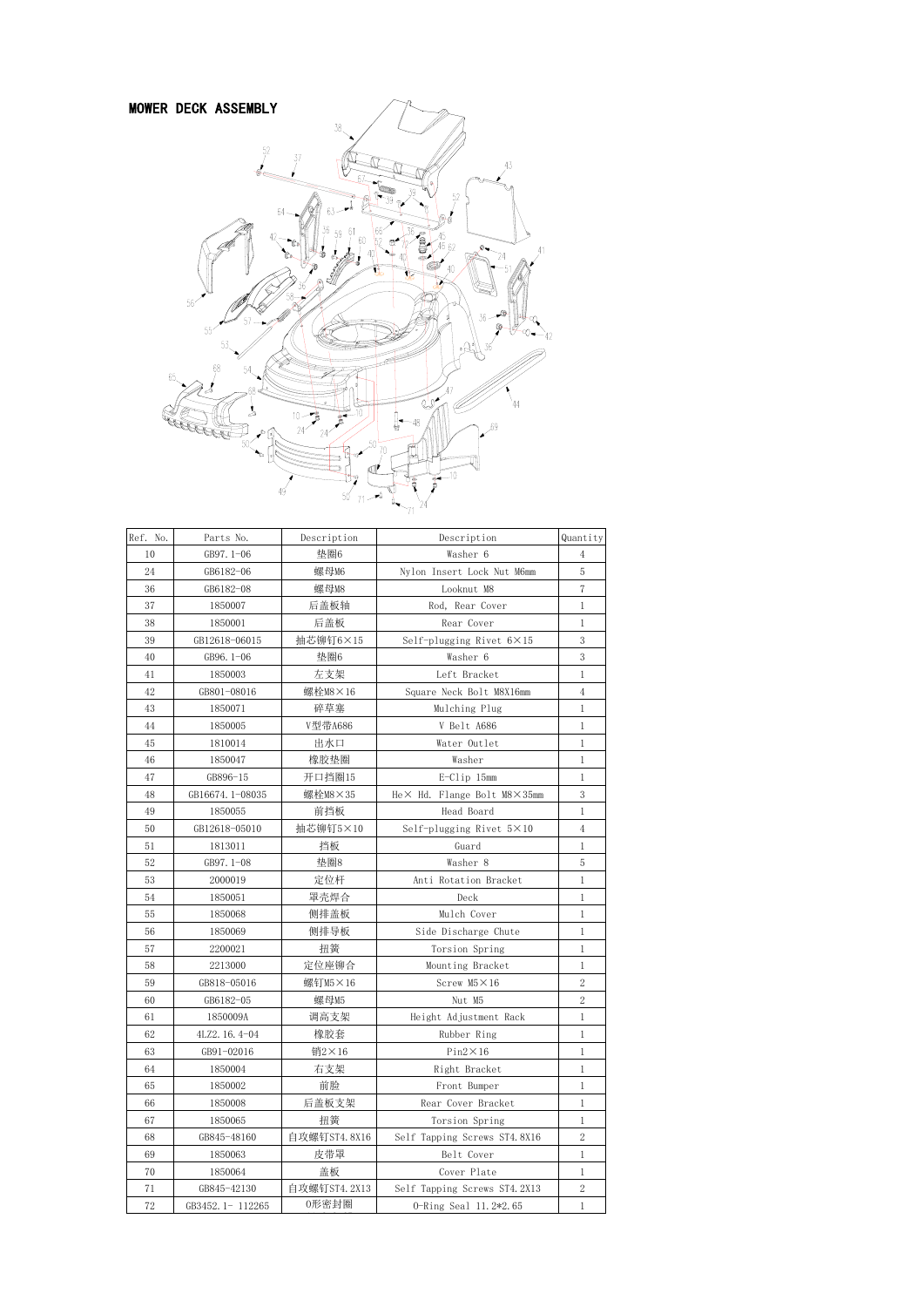

| Ref. No. | Parts No.       | Description | Description                     | Quantity       |
|----------|-----------------|-------------|---------------------------------|----------------|
| 24       | GB6182-06       | 螺母M6        | Nylon Insert Lock Nut M6mm      | $\overline{4}$ |
| 73       | GB5783-06016    | 螺钉M6×16     | Phillips Pan Hd Screw M6×16mm   | $\overline{4}$ |
| 74       | GB109-05011     | 平头铆钉5×11    | Flathead Rivet 5×11             | 3              |
| 75       | 1850026         | 调高手柄        | Cutting Height Adjustment Lever | 1              |
| 76       | 1850019         | 后轮轴焊合       | Rear Axle Assembly              | 1              |
| 77       | GB97.1-12       | 垫圈12        | Washer 12                       | 2              |
| 78       | GB955-12        | 垫圈12        | Washer 12                       | 4              |
| 79       | 84787           | 法国单速变速箱     | GT Transmission                 | 1              |
| 80       | GB896-09        | 开口挡圈9       | E-Clip 9mm                      | $\overline{2}$ |
| 81       | 1850059         | 10 " 轮子     | 10" Wheel                       | $\overline{2}$ |
| 82       | 2200033         | 右齿轮         | Pinion Gear, Right              | 1              |
| 83       | 1850067         | 防尘盖         | Cover                           | $\overline{2}$ |
| 84       | XSZ56-2-06      | 开口挡圈19      | E-Clip 19mm                     | $\overline{2}$ |
| 85       | 2207002A        | 后轴承座        | Bearing Housing                 | $\overline{2}$ |
| 86       | 2207003         | 冲压轴承8806    | Bearing 8806                    | $\overline{2}$ |
| 87       | 2207001         | 隔套          | Bushing                         | $\overline{2}$ |
| 88       | 1850025         | 手柄板         | Handle Plate                    | 1              |
| 89       | 2100496         | 支撑板         | Support Plate                   | 1              |
| 90       | 2012016A        | 变速箱涨紧弹簧     | Tension Spring                  | 1              |
| 91       | 4016696         | 前轮轴套        | Front Wheel Axle Sleeve         | $\overline{2}$ |
| 92       | 1850056         | 7 " 轮子      | 7" Wheel                        | 2              |
| 93       | 1850013         | 前轴焊合        | Front Shaft Assembly            | 1              |
| 94       | 1850075         | 左固定簧        | The Left Fixed Spr              | 1              |
| 95       | 1850076         | 右固定簧        | The Right Fixed Spr             | 1              |
| 96       | 2200032         | 左齿轮         | Pinion Gear, Left               | 1              |
| 97       | 2007401         | 隔套          | Bushing                         | 2              |
| 98       | GB879-05016     | 销5×16       | Spring Pin $5 \times 16$ mm     | 2              |
| 99       | GB16674.1-08016 | 螺栓M8×16     | Square Neck Bolt M8X16mm        | 4              |
| 100      | 2201002         | 轴承          | Nylon Bearing $1/2''$           | 8              |
| 101      | 1850058         | 7"轮盖        | 7" Wheel Cap                    | $\overline{2}$ |
| 102      | 1850057         | 7 " 轮毂      | 7" Wheel Boss                   | $\overline{2}$ |
| 103      | 1850061         | 10"轮盖       | 10" Wheel Cap                   | 2              |
| 104      | 1850060         | 10 " 轮毂     | 10" Wheel Boss                  | $\overline{2}$ |
| 105      | XSZ56-2-08      | 销           | Roll Pin                        | $\overline{2}$ |
| 106      | 1850010         | 拉杆铆合        | Haul Shank Seam                 | 1              |
| 107      | 2200053         | 拉簧          | Tension Spring                  | 1              |
| 108      | XSZ56-1-17      | 插销          | Hair Pin                        | $\sqrt{2}$     |